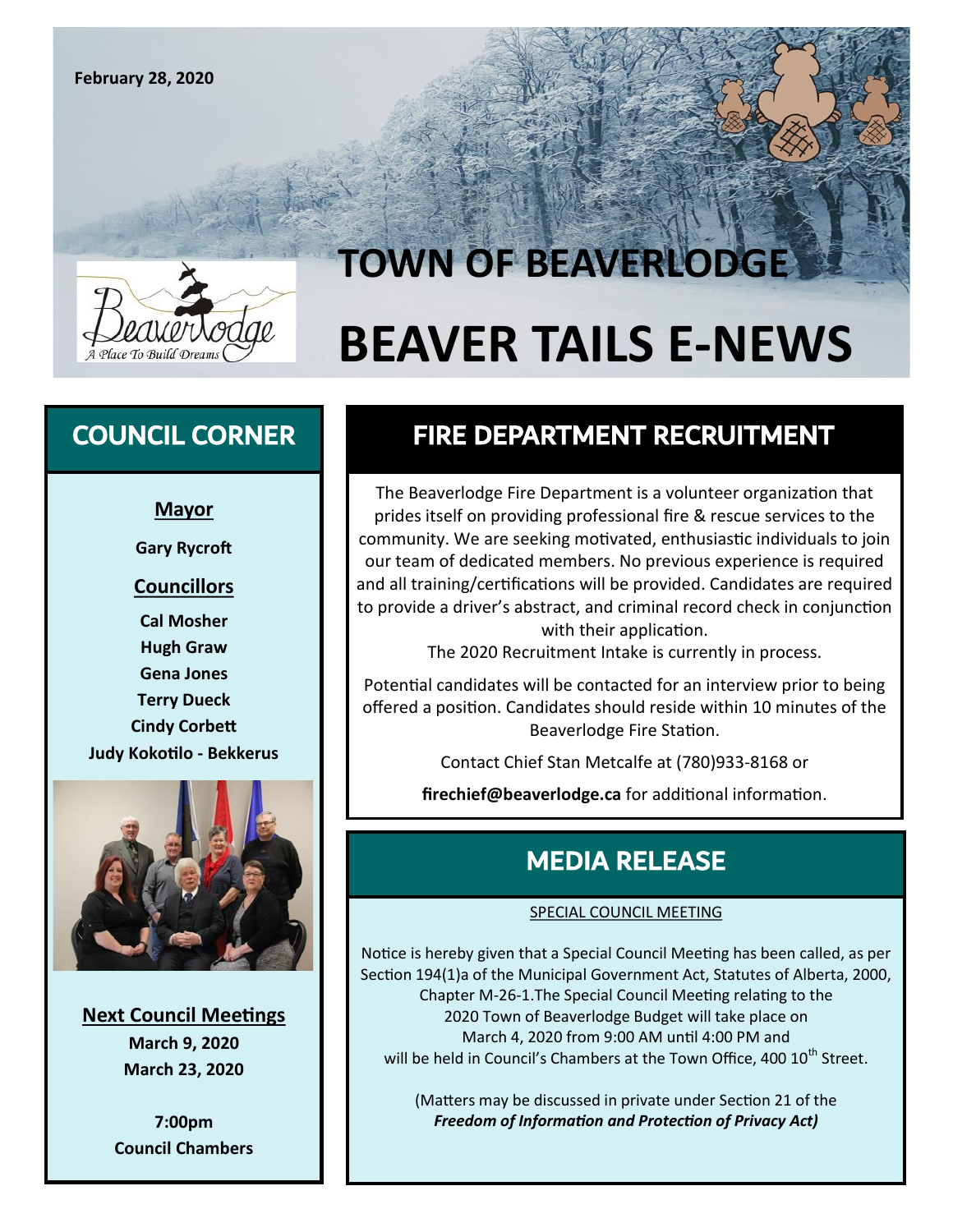## PASSIONATE HEART AWARD WINNERS

The 14th Annual Passionate Heart Awards were held on February 14, 2020 at Revolution Place in Grande Prairie.

This event is sponsored by Family & Community Support Services (FCSS) in the City of Grande Prairie, County of Grande Prairie, Towns of Beaverlodge, Sexsmith and Wembley, and the Village of Hythe. The Passionate Heart Awards celebrate people and organizations who contribute significantly to their community, enhance social services in the region, and are dedicated to improving quality of life.

Beaverlodge was fortunate to have two award recipients recognized during the event.

> **Passionate Heart Exceptional Service Award**

**Constable Joy Ajele** - Beaverlodge RCMP

**Samantha Cabral** - Beaverlodge Victim Services Unit Manager

*We thank these ladies for their continued service and dedication to our community and its residents.* 



## AROUND TOWN

## **Thank You**

The Town of Beaverlodge Public Works Department would like to extend their extreme gratitude to The County of Grande Prairie, Town of Wembley and Village of Hythe for all of their support while our sander was down over the past while. We appreciated the ongoing assistance.

We are now back up and running for the remainder of the winter months!

## **Tourism Ireland Global Greening**

In celebration of St. Patrick's Day 2020 , Tourism Ireland has invited the Giant Beaver to be part of the Global Greening initiative, an international campaign which sees iconic buildings, landmarks and sites across the world

lit green on St. Patrick's Day. The Town of Beaverlodge is excited to participate and the Beaver will be lit up green on March 16 & 17, 2020!

## RCMP & FIRE STATS

## **BEAVERLODGE RCMP STATS**

**There was a total of 101 calls within the town in the month of January**

- 53 calls of Traffic Offenses -52 were cleared by Charge
- 0 Break and Enter (Residences and Commercial Buildings
- 5 Suspicious Person/Vehicle/Property
- 3 False Alarms
- 1 Thefts (Including all theft related offences, vehicles and property)
- 4 Motor Vehicle Collisions (Non-injury, injury, animal collision)

## **BEVELODGE FIRE DEPARTMENT STATS**

### **There were 25 calls for service in January.**

- 11 in the Town, 14 in the County. 3 Carbon Monoxide alarms. 2 false alarms. 12 medical co response. 1 smoke detector alarm.
- 3 motor vehicle collisions.
- 2 structure fires.
- 2 vehicle fires.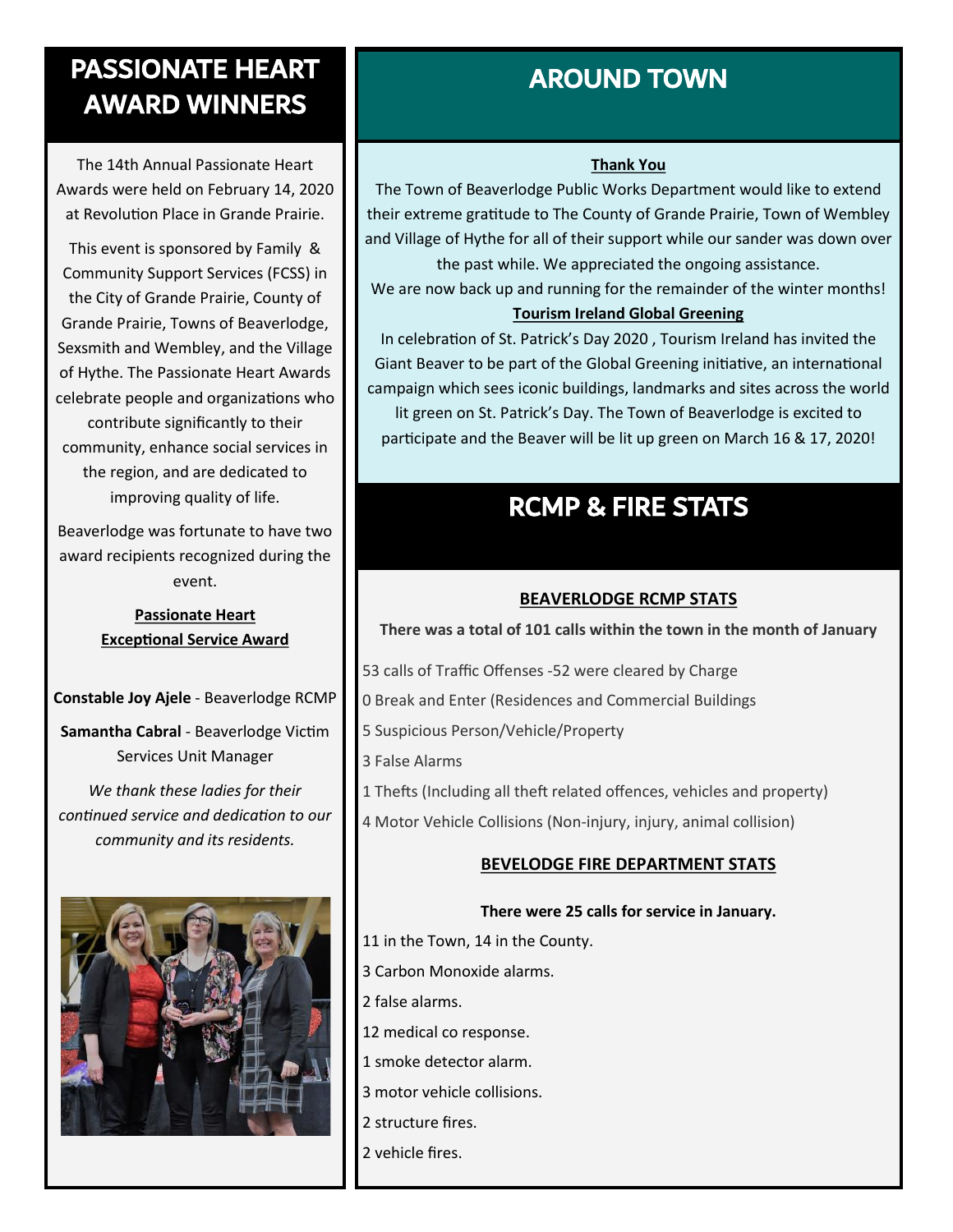## **TOWN ACTIVITIES & PROGRAMS**

## **Beaverlodge Fire Department** March 7, 2020 7:00 PM - 8:00 PM





Canadä

## **Service Canada Mobile Outreach Clinic**

Service Canada will be in your community to offer the following services:

Social Insurance Number Applications<br>e bring your birth certificate & if applicable the following documer<br>marriage certificate, work permit, or citizenship certificate

**Employment Insurance Enquiries** 

**Canada Pension Plan Enquiries** 

**Old Age Security Enquiries** 

**Guaranteed Income Supplement Enquiries** 

When:

### March 12th, 2020

10:00am-12:00pm

Where: Beaverlodge FCSS 400-10<sup>th</sup> Street

## **TOWN EMPLOYMENT**

Town of A Place to Build Dreams

Box 30, Beaverlodge, AB T0H 0C0 Phone: 780.354.2201

Fax: 780.354.2207

### The Town of Beaverlodge is looking for a Permanent Full Time Municipal Operator Level 3

We are looking for a heavy equipment operator with sewer and water experience, an established track record of client satisfaction, crew safety, and teamwork. This individual has a direct impact on the Town of Beaverlodge's success, safety record, reputation, and bottom line. The Heavy Equipment Operator will support the Public Works Manager as well as the crew.

This position requires a minimum of 5 years experience as a heavy equipment operator. Closing Date is March 19, 2020.

Please see our website www.beaverlodge.ca or contact hr@beaverlodge.ca for more information.